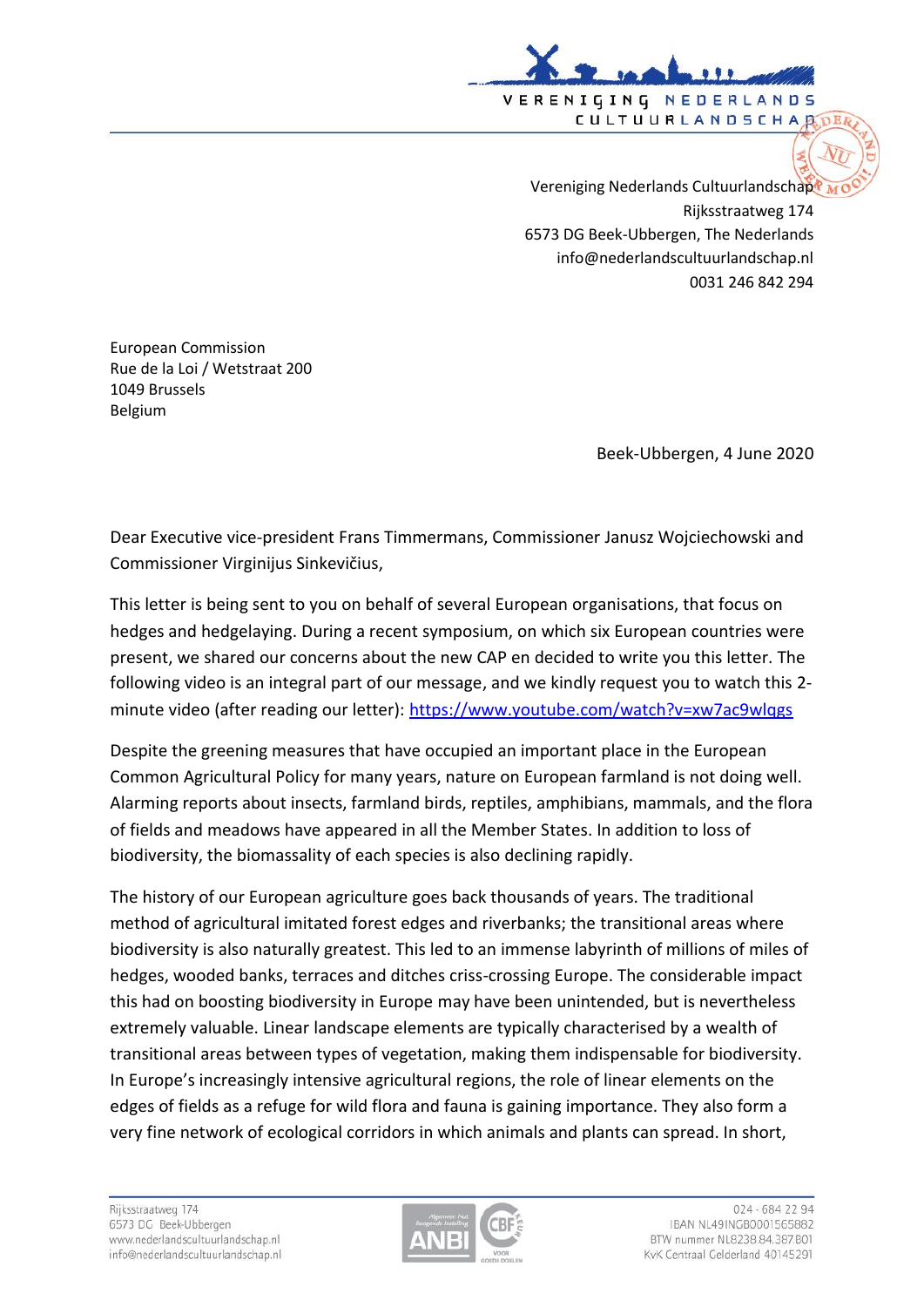landscape elements are the bearers of biodiversity in the European agricultural cultural landscape.

VERENIGING NEDERLAN

**CULTUURLANDSCHAR** 

 $n<sub>5</sub>$ 

These elements include the dry stone walls and terraces that are found from Ireland and Wales to Greece and Malta, the ditches in Holland and Flanders, *le bocage* in France, the terraces in Spain, Italy and Slovenia, and the elevated hedgerows and *Knicks* of Denmark and Germany: in any case, this diverse habitat for unique flora and fauna belong to the common heritage of Europe. The elements both decorate the European landscape, and keep alive the memory of a pan-European agricultural culture spanning thousands of years. They are the bearers of the European agricultural cultural landscape.

Landscape elements are also crucial for natural pest management, thereby helping reduce the use of pesticides. Hedges, wooded banks and brushwood alongside fields provide pest controllers with shelter and a place to hibernate, following which they can enter the crops to do their useful work. Hedges and wooded banks are also important in terms of capturing particulates, absorbing ammonia, and binding CO2.

It is a great source of concern that these bearers of biodiversity and our agricultural culture are rapidly disappearing or falling into disrepair. Following the disappearance of virgin natural areas of forests and swamps in Europe, the disintegration and disappearance of this network of landscape elements is the greatest injustice done to our nature today.

Everyone is in agreement on this; local authorities, national authorities, and the European Commission. Even so, the tide isn't being turned. The Habitats Directive, the Birds Directive, the Directive for Good Agricultural Practice and the European Landscape Convention are all absolutely inadequate in terms of the conservation of nature. In fact, in around 80% of the surface area of Europe, our flora and fauna are simply doing very poorly, both in variation of species and in numbers of each species. Landscape elements are deteriorating rapidly in length, causing the much-needed ecological networks to crumble.

Even if, as everybody hopes, farmers or regions make an attractive proposal to create and repair landscape elements, they're left empty handed because there aren't enough funds available for construction and long-term maintenance. Obviously, nobody can tolerate the current situation; neither the farmers concerned, nor the nature conservationists, nor the landscape-loving citizens of Europe. This is seriously undermining support.

Europe is currently working on a new European Common Agricultural Policy, where greening measures are a central issue. Considering how much is known about the value of landscape elements in supporting biodiversity, and the shocking state of nature in rural Europe, it's unconceivable that the CAP wouldn't be taken by the scruff of the neck to turn the tide!

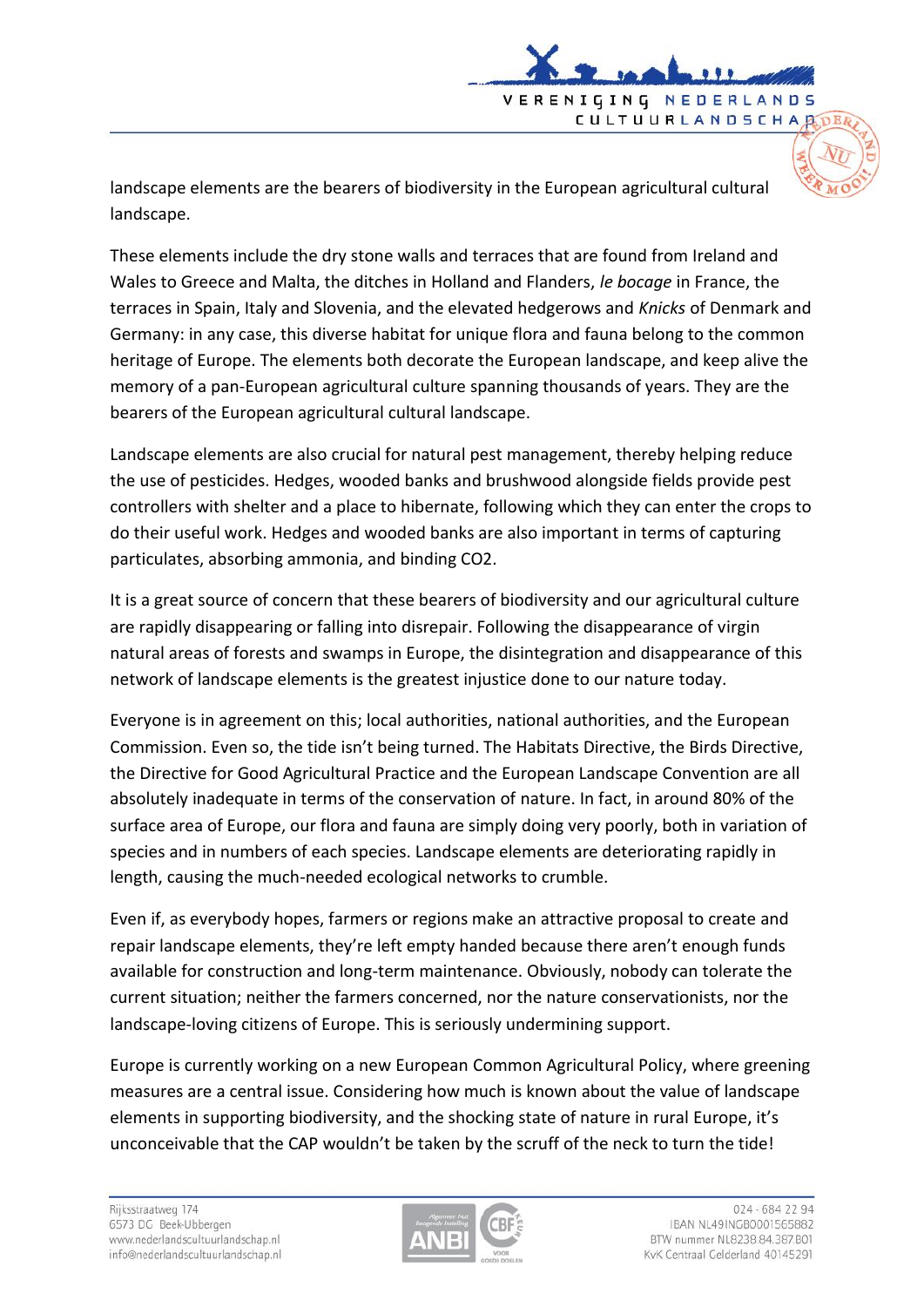

The CAP is the perfect tool for saving and conserving the remaining valuable heritage landscapes as a source of inspiration for new landscapes. In modern agricultural areas, the CAP can focus on saving the remnants of elements by including them in a new, denser network of new landscape elements. In view of their importance in preserving biodiversity function, and in contrast to the intention behind the old elements, these new elements can be specifically designed to promote as much biodiversity as possible. They can provide Europe with a new, attractive face, by covering the old cultural history with a new history; one that shows concern for the disappearing diversity of species, and the successful actions that this has put into motion.

There has clearly been universal agreement about the value of a varied landscape up to now. However, we're deeply concerned that the new CAP won't pay enough attention to this issue, and fail to turn the tide. We hope you can address these concerns in a personal meeting. If desired, we can explain our letter in more detail. We would very much like to hear when this would suit you, preferably in good time in view of the development process of the new CAP.

Yours sincerely,

Jaap Dirkmaat, director of the Association for Dutch Cultural Landscapes **The Netherlands**



Nigel Adams, signed as a Trustee on behalf of the National Hedgelaying Society **United Kingdom**







024 - 684 22 94 IBAN NL49INGB0001565882 RTW nummer NL8238 84 387 BOL KvK Centraal Gelderland 40145291